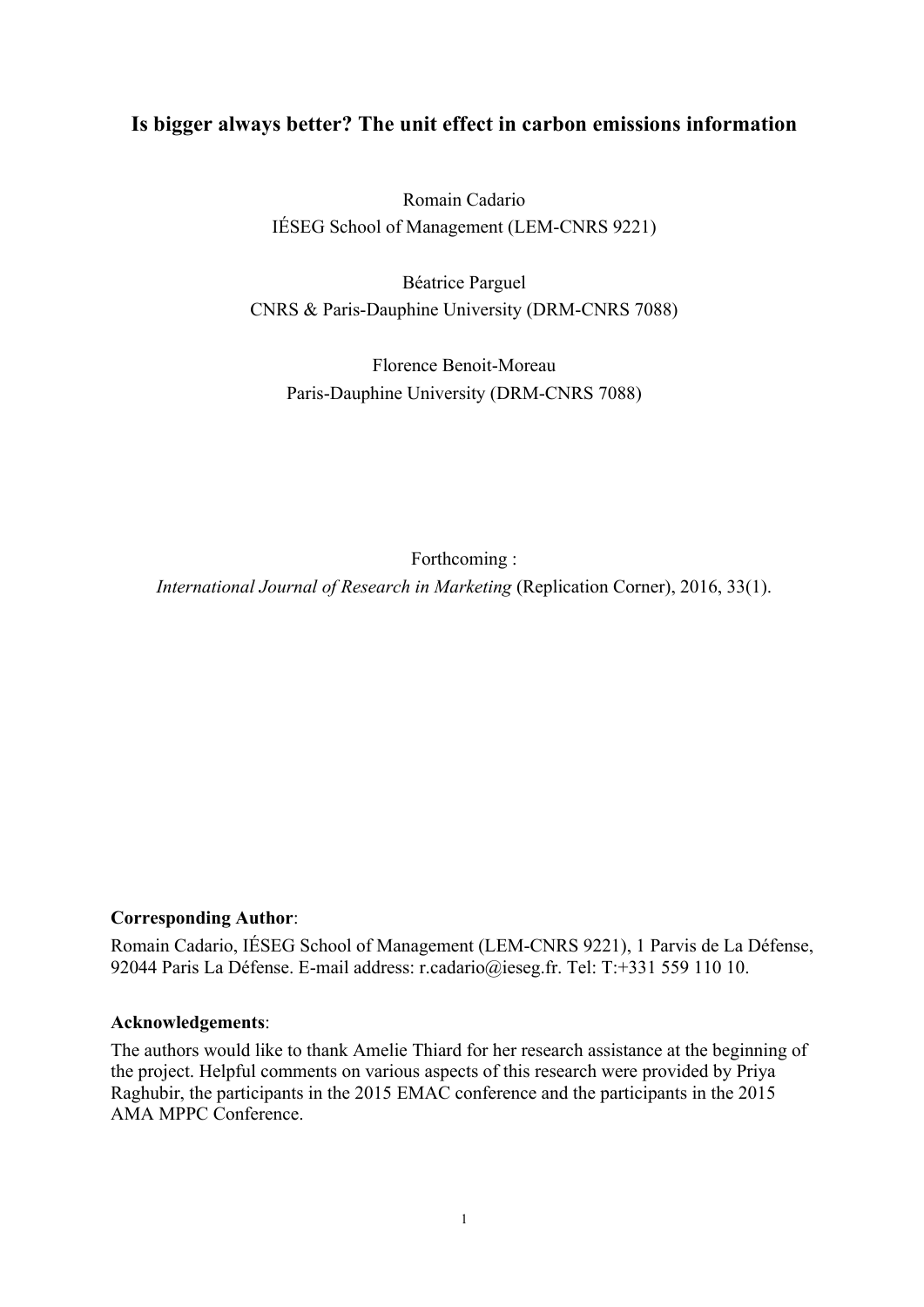# **Is bigger always better? The unit effect in carbon emissions information**

# **Abstract**

According to Pandelaere et al. (2011), bigger numbers of units in quantitative attribute information lead to greater perceived attribute differences, making it more likely that consumers will choose a higher-attribute option. We replicate this unit effect for the carbon emissions metrics displayed in car advertisements, and extend it to show that highly numerate individuals, who are supposed to be more effective decision-makers, may actually be more prone to numerosity heuristics.

## **Keywords**

Unit effect, numeracy, carbon emissions, ecological image, numerosity heuristics.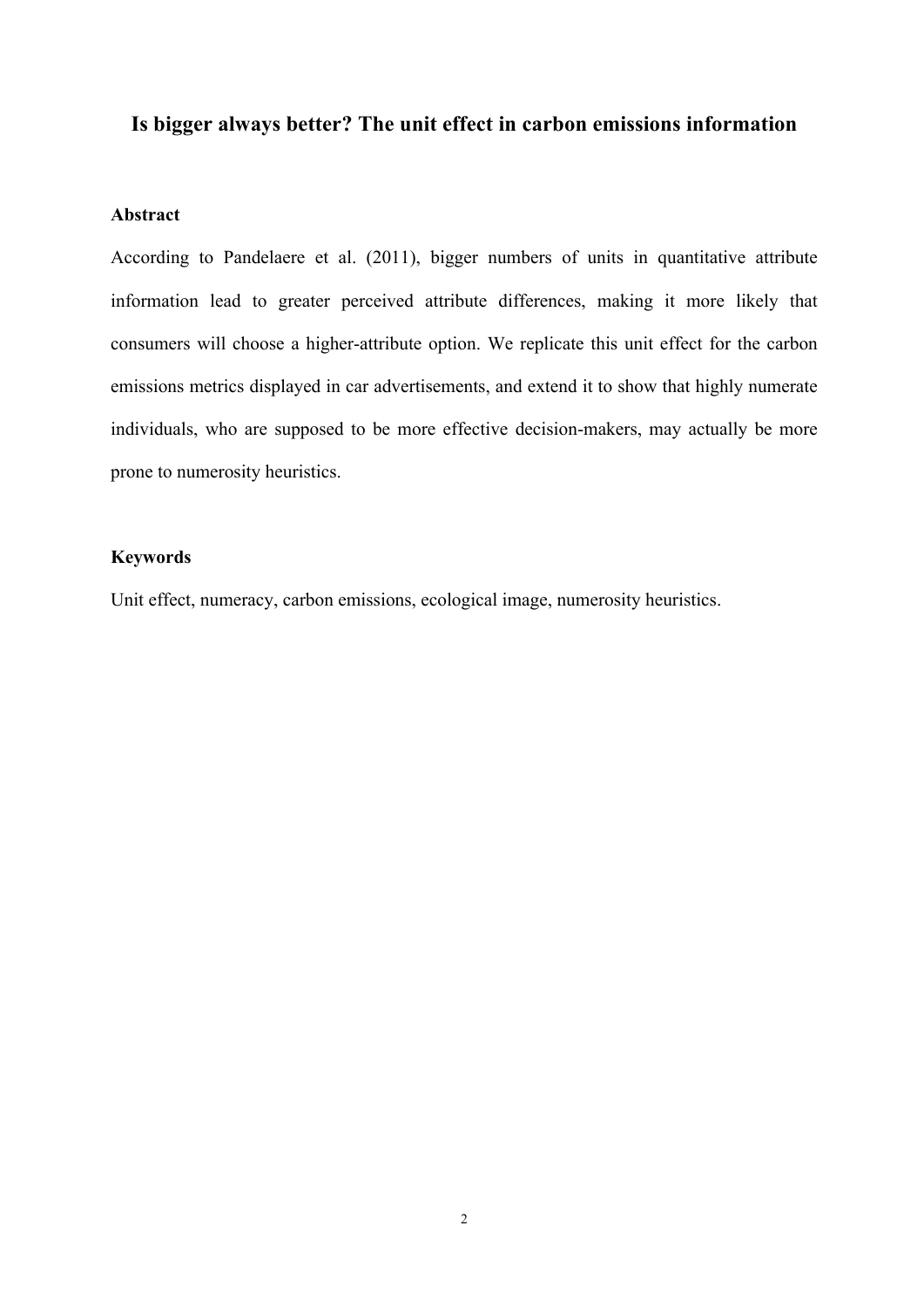#### **1. Introduction**

Quantitative information can be expressed in different units. Pandelaere et al. (2011) show that attribute differences appear larger on expanded scales, which display a higher number of units. The perceived difference between an 84-month and a 108-month warranty is larger than the perceived difference between a 7-year and a 9-year warranty. This unit effect occurs because individuals are overly sensitive to numerosity (the number of units) as a cue for judging quantity (Pelham et al., 1994), and it affects consumer preferences (Burson et al., 2009).

This research replicates the unit effect for carbon emissions metrics. It also shows that highly numerate individuals are, counter intuitively, more susceptible to this bias. This finding calls for a deeper exploration of the reasons why numeracy may alternatively exacerbates or attenuates individual cognitive biases.

#### **2. Hypotheses**

Research has demonstrated the unit effect across a wide variety of attribute types, including frequencies (e.g., per month vs. per year), units of measure (e.g., euros vs. francs), or arbitrary scales (e.g., 10-point vs. 1000-point scales) (Burson et al., 2009; Pandelaere et al., 2011). Stone et al. (2003) suggest that consumer attention may be drawn to the foreground information (the number of units) at the expense of the background information (the type of unit). For example, in the carbon emissions metric "g of  $CO<sub>2</sub>/km$ ", consumers are likely to focus more on the foreground information (g) than the background information (km). In the foreground information, expanded scales displaying a higher number of units may lead to a numerosity heuristic, in which individuals can confuse numerosity for quantity and consider bigger numbers as an expression of bigger quantities (Pelham et al., 1994). We therefore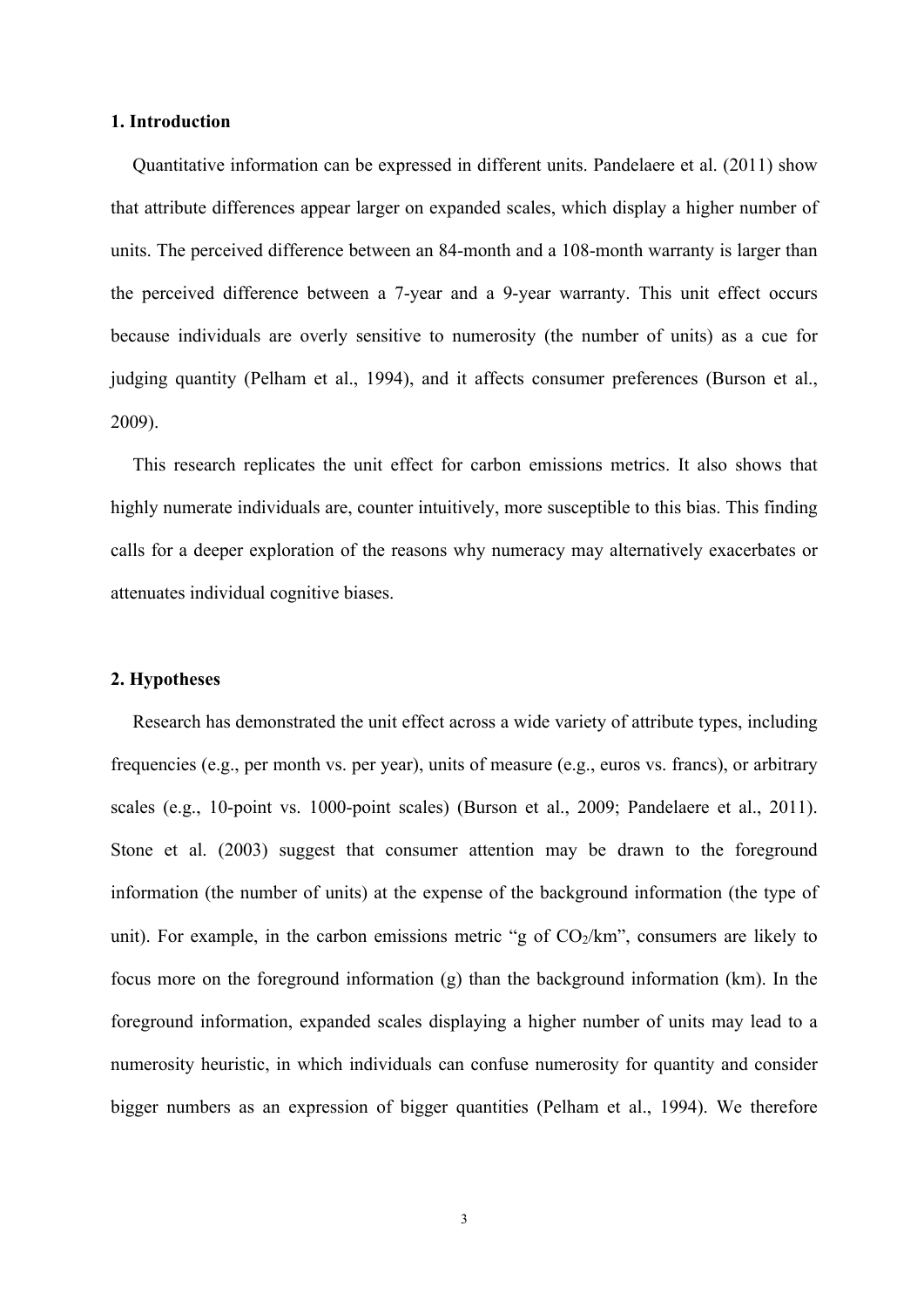expect to find that carbon emissions metrics measured on expanded scales will lead to lower ecological evaluations.

Correlatively, expanded scales are supposed to highlight the difference between choice options, making it easier to discriminate between them than a presentation in contracted scales (Burson et al., 2009; Pandelaere et al., 2011; Camilleri & Larrick, 2014). This enhanced discriminability is likely to shift preferences to the higher alternatives on the expanded scales (Burson et al., 2009). Consistent with this literature, we expect to find that when carbon emissions metrics are presented using expanded scales (vs. contracted scales), consumers will be better able to discriminate in favor of the more ecological option and more willing to choose a more (vs. less) expensive product with lower (vs. higher) carbon emissions.

Going further, we investigate the moderating role of numeracy, defined as the ability to understand and process numbers (Weller et al., 2013), on the unit effect. As shown by Peters et al. (2006), highly numerate individuals are more likely to retrieve and use numerical principles, making them less susceptible to framing effects. Moreover, individuals with lower numeracy are particularly prone to errors in understanding "percentage change" (Mohan et al., 2015). In line with these findings, we expect to see that highly numerate consumers assessing carbon emissions metrics will be less subject to unit effects than less numerate consumers.

### **3. Study 1**

We conducted an online survey presenting fictional vehicles that varied in terms of carbon emissions and price. We manipulated the carbon emissions metrics (expanded scale: "g of  $CO<sub>2</sub>/km$ " vs. contracted scales: "kg of  $CO<sub>2</sub>/km$ ") for 2 alternatives (the "ecological alternative": a high price, low carbon emissions vehicle vs. the "price-oriented alternative": a low price, high carbon emissions vehicle) in a mixed choice experiment (see Appendix A for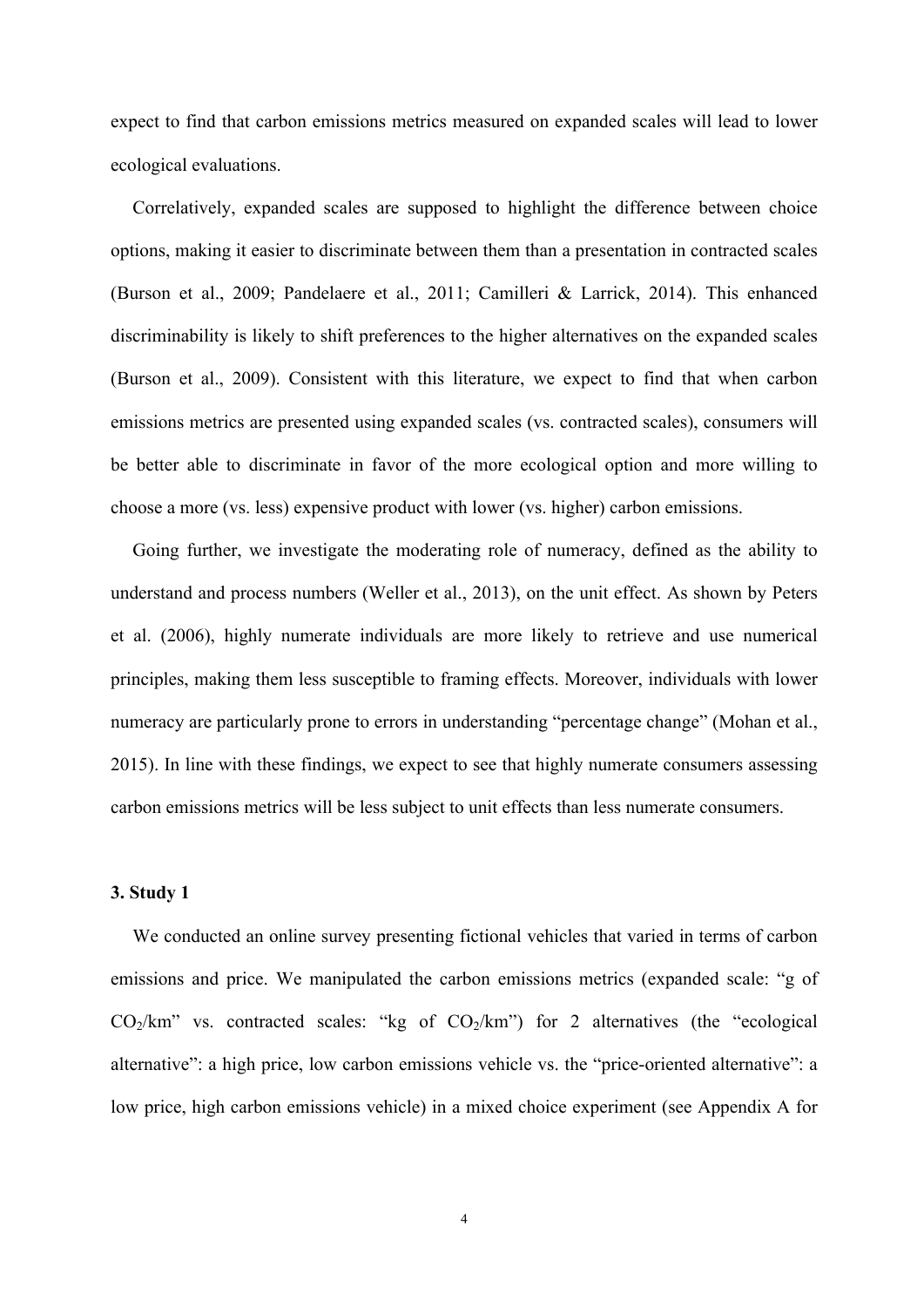procedure details). 125 French respondents (56% women, mean age: 38 years) were recruited through the panel of a professional market research institute.

The logistic regression analysis, controlling for gender and age, revealed that carbon emissions metrics have a significant influence on consumers' choices (*β*=-.77, *Wald*=4.38,  $p$ <.05). As expected, consumers exposed to an expanded scale chose the ecological alternative more frequently than those exposed to a contracted scale (64.5% vs. 46.2%; see Figure 1). Study 1 therefore replicates Pandelaere et al.'s (2011) unit effect in the case of ecological information. Study 2 focuses on the moderating role of numeracy on this unit effect.

## **4. Study 2**

Using similar stimuli as in Study 1, we manipulated the carbon emissions metrics (expanded scale: "135 g of  $CO<sub>2</sub>/km$ " vs. contracted scale: "0.135 kg of  $CO<sub>2</sub>/km$ ") in a between-subject design. 122 French respondents were recruited from the same panel as for study 1 (57% women, mean age: 38 years). They were first asked to evaluate the vehicle's ecological image using 3 items borrowed from Parguel et al. (2015) 7-point Likert scale (e.g., "This car is environmentally-friendly";  $\alpha$ =.72). Then, following Weller et al. (2013), numeracy was measured as the total number of correct responses to 7 items testing numerical processing (*m*=2.88, *s.d.=*1.70, *min*=0, *max*=7). Using a median-split, we dichotomized participants between those who had answered up to three questions correctly and those who had answered more than three questions correctly.

The ANOVA on ecological image, controlling for gender, age and domain knowledge about carbon emissions (borrowed from Parguel et al., 2015), revealed a significant effect of carbon emissions metrics  $(F(1,116)=14.27, p<0.1)$  and a marginally significant effect of respondent numeracy  $(p=0.09)$ . As expected, we replicate the unit effect such that consumers exposed to an expanded scale perceived the vehicle as less ecological than those exposed to a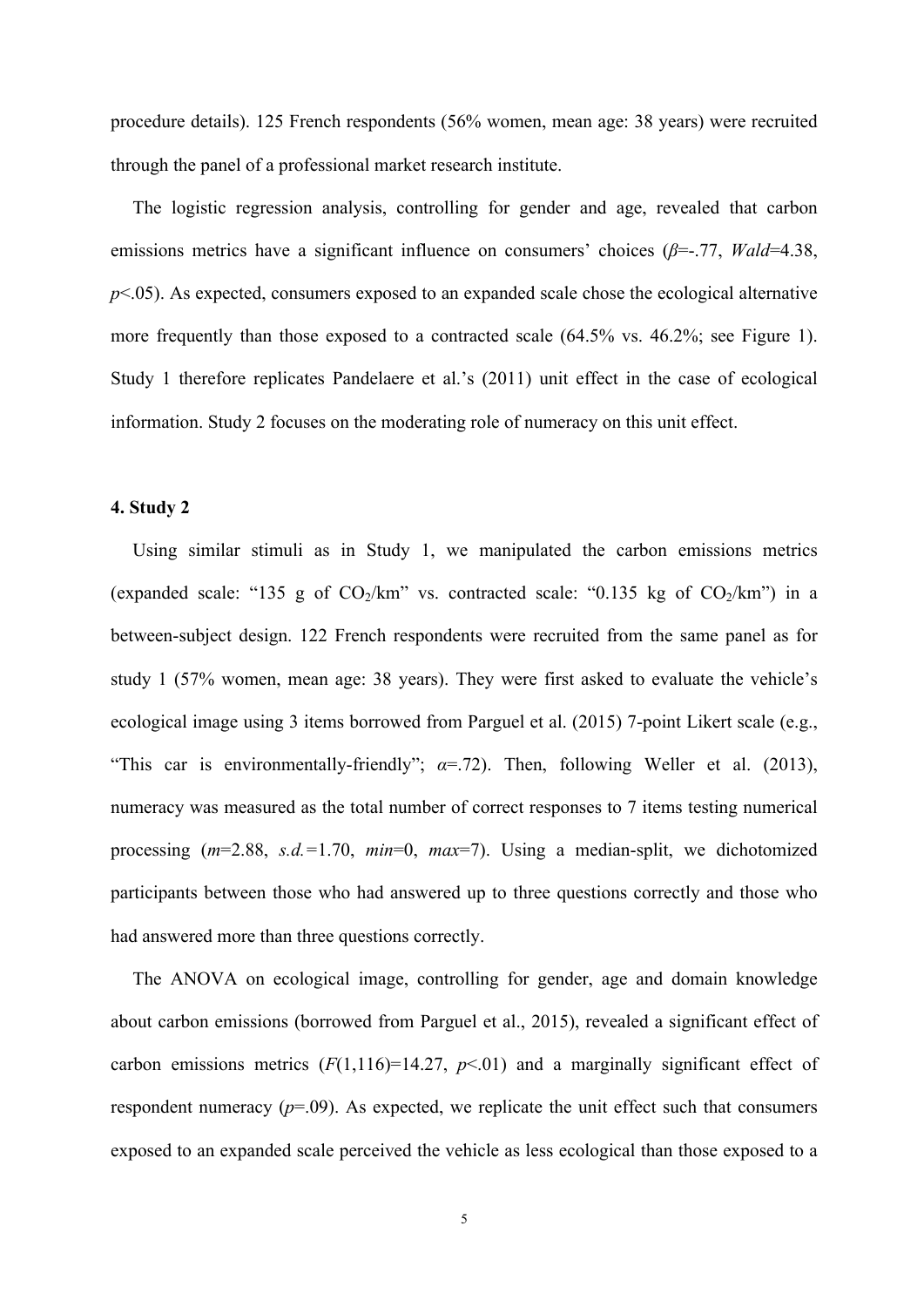contracted scale (*M135g/km*=5.22, *M0.135kg/km*=5.90). The interaction between carbon emissions metrics and respondent numeracy was also significant  $(F(1,116)=4.23, p<0.05)$ ; see Figure 2). However, planned contrasts revealed the opposite to the hypothesized effect: the unit effect only affected highly numerate consumers  $(F(1,116)=13.76, p<0.01)$  while there was no significant difference when numeracy was low  $(p=16)$ . Note that we found the same interaction effect when we kept the numeracy variable quantitative in a floodlight analysis (*β*=-.22, *t*=-1.99, *p*<.05). Additional analyses showed that domain knowledge did not moderate the unit effect.

## **4. Discussion**

We replicate and extend the "unit effect" (Pandelaere et al. 2011). Surprisingly, we find that highly numerate individuals appear more susceptible to the unit effect than less numerate individuals. This result clearly runs counter to the literature (e.g., Peters et al., 2006; Mohan et al., 2015), which usually considers the framing of numerical information to have greater effects on the less numerate. In line with previous research showing that paying closer attention to a visual stimulus exacerbates rather than attenuates bias (Raghubir, 2008), we believe that highly numerate individuals pay closer attention to numbers, making them both more susceptible to numerosity heuristics, and better able to process numbers. Besides, we extend the unit effect to contracted scales using numbers below 1 while Pandelaere et al. (2011) only manipulated integers. Potential ceiling effects in the unit effect remain to be explored.

Our findings provide interesting implications for public policy makers in terms of health (e.g., health risk, nutrition) and promotion of sustainable consumption (e.g., fuel efficiency, reducing carbon emissions). When consumers face quantitative information expressed in different units, public policy makers can help consumers make better choices by selecting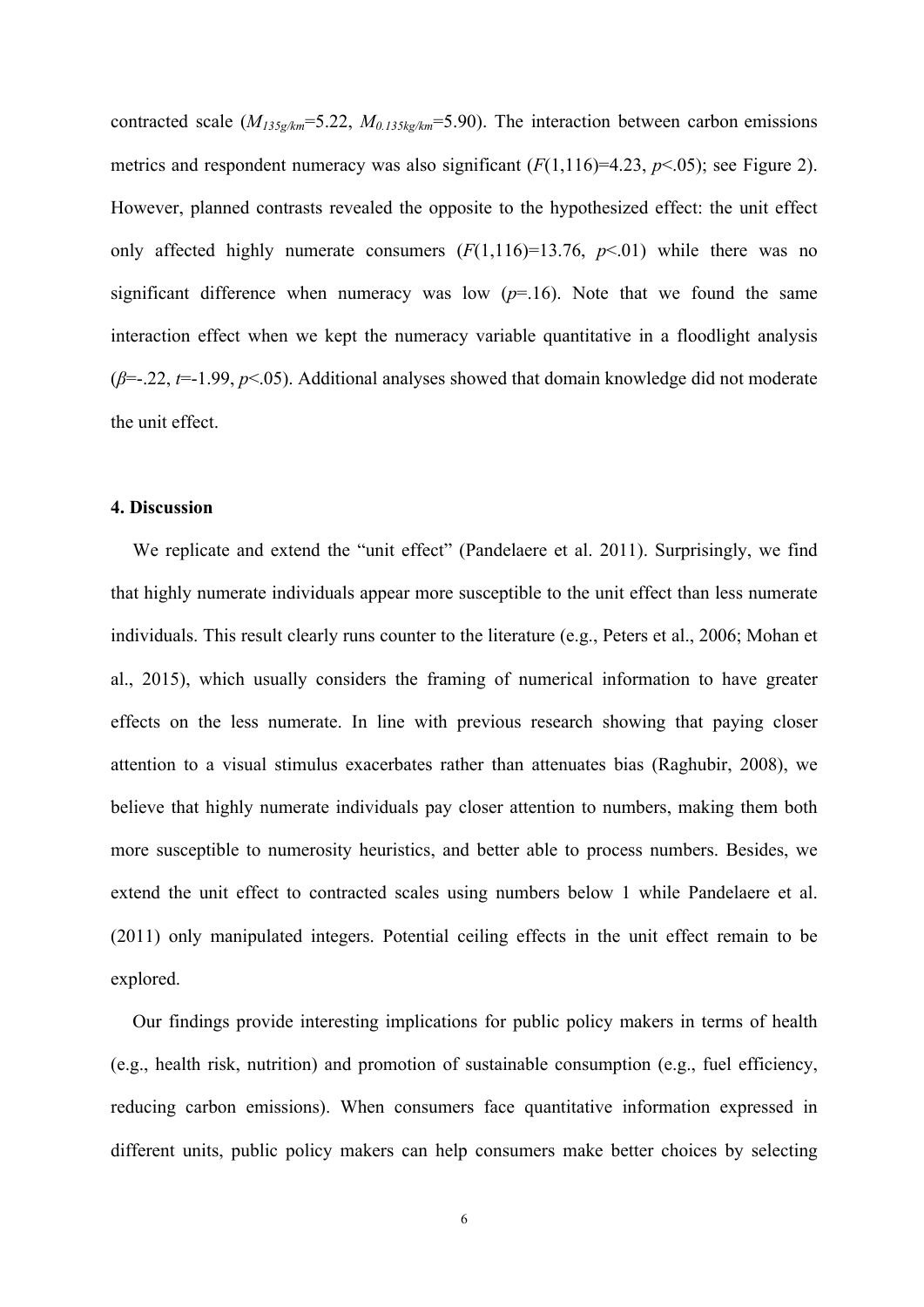expanded scales, which will make the reader more sensitive to environmental attribute differences. Finally, our surprising result regarding numeracy also calls for more research to reconsider the way numeracy is defined and measured, in order to help public policy makers control relevant indicators and implement adequate types of assistance to help individuals make more ecological decisions.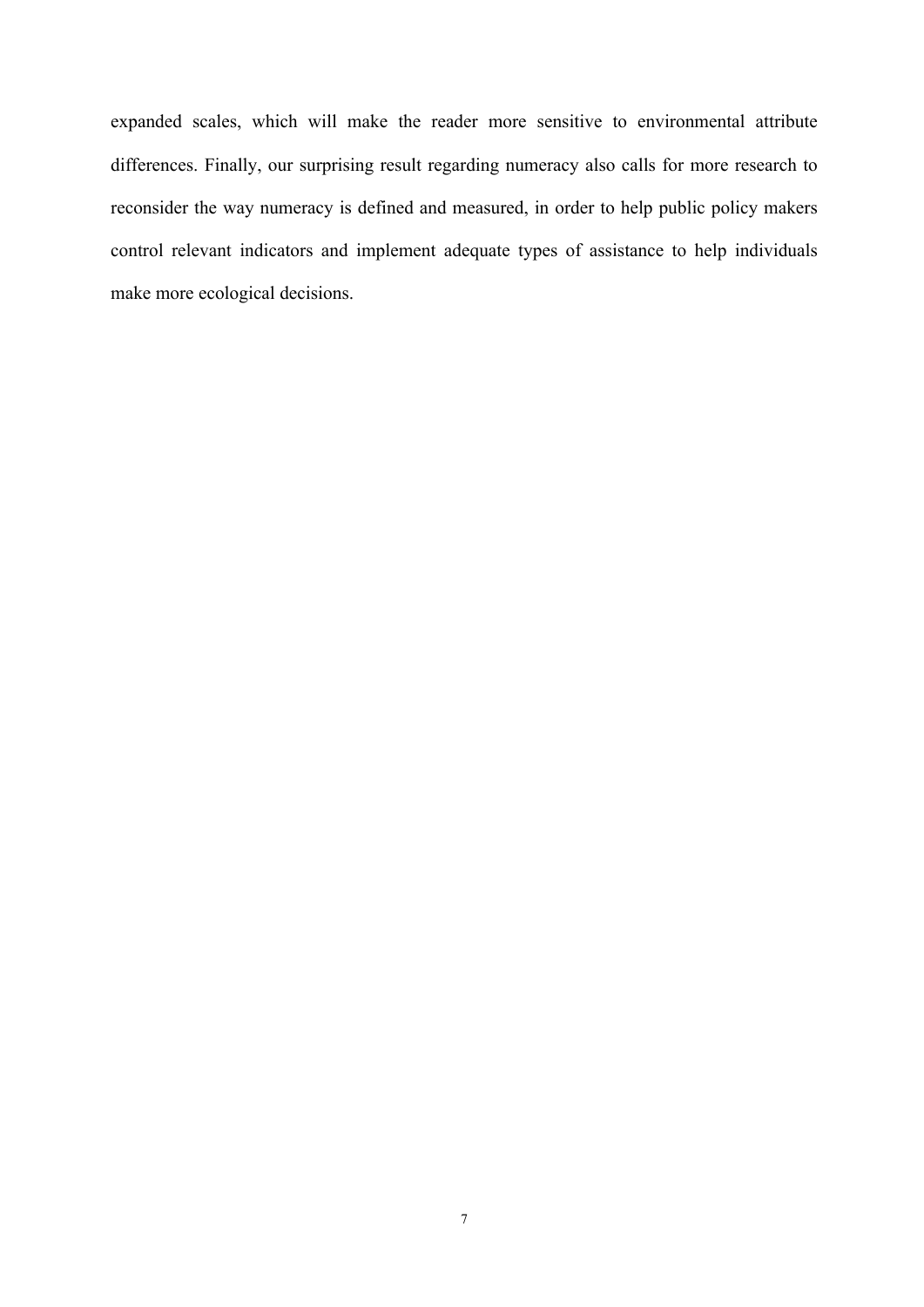#### **References**

- Burson, K. A., Larrick, R. P., & Lynch Jr., J. G. (2009). Six of one, half dozen of the other expanding and contracting numerical dimensions produces preference reversals. *Psychological Science*, 20(9), 1074-1078.
- Camilleri, A. R., & Larrick, R. P. (2014). Metric and scale design as choice architecture tools. *Journal of Public Policy & Marketing*, 33(1), 108-125.
- Mohan, B., Chandon, P., & Riis, J. (2015). Percentage Cost Discounts Always Beat Percentage Benefit Bonuses: Helping Consumers Evaluate Nominally Equivalent Percentage Changes. *Journal of Marketing Behavior*, *1*(1), 75-107.
- Pandelaere, M., Briers, B., & Lembregts, C. (2011). How to make a 29% increase look bigger: The unit effect in option comparisons. *Journal of Consumer Research*, 38(2), 308-322.
- Parguel, B., Benoît-Moreau, F., & Russell, C. A. (2015). Can evoking nature in advertising mislead consumers? The power of 'executional greenwashing'. *International Journal of Advertising,* 34(1), 107-134.
- Pelham, B. W., Sumarta, T. T., & Myaskovsky, L. (1994). The easy path from many to much: The numerosity heuristic. *Cognitive Psychology*, 26(2), 103-133.
- Peters, E., Västfjäll, D., Slovic, P., Mertz, C. K., Mazzocco, K., & Dickert, S. (2006). Numeracy and decision making. *Psychological Science*, 17(5), 407-413.
- Raghubir, P. (2008). Are visual perceptual biases hard-wired? In M. Wedel and R. Pieters (Eds.), *Visual marketing: from attention to action* (pp. 143-166). New York, NY: Lawrence Erlbaum Associates.
- Stone, E. R., Sieck, W. R., Bull, B. E., Frank Yates, J., Parks, S. C., & Rush, C. J. (2003). Foreground: background salience: Explaining the effects of graphical displays on risk avoidance. *Organizational Behavior and Human Decision Processes*, 90(1), 19-36.
- Weller, J. A., Dieckmann, N. F., Tusler, M., Mertz, C. K., Burns, W. J., & Peters, E. (2013). Development and testing of an abbreviated numeracy scale: A rasch analysis approach. *Journal of Behavioral Decision Making*, 26(2), 198-212.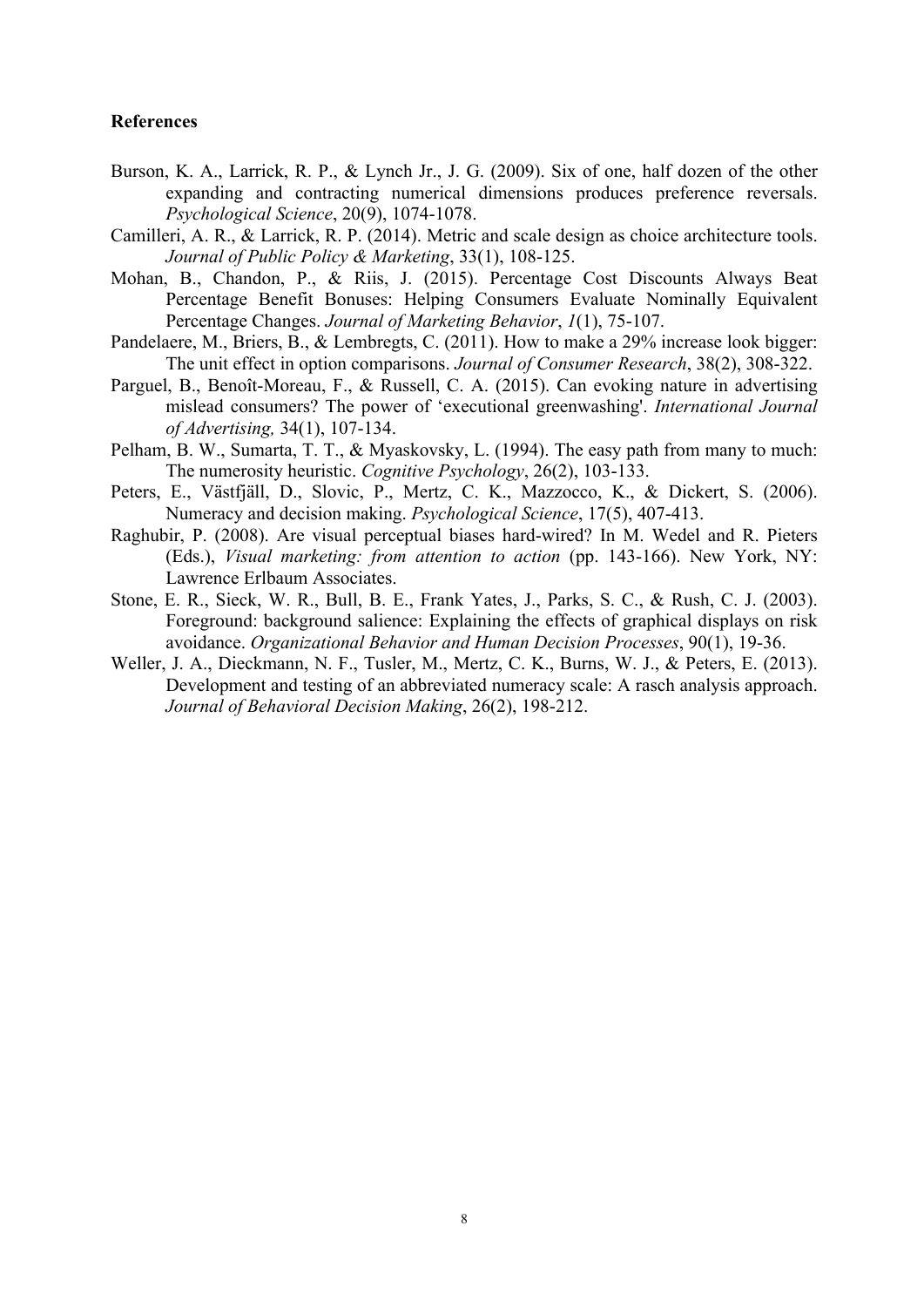## **Appendix A** Overview of the two studies

| <b>Study</b> | <b>Results in comparison with Pandelaere</b> |
|--------------|----------------------------------------------|
|              | et al. $(2011)$                              |

## **Study 1**

- Category: car advertisements
- DV: consumer choice
- Framing stimuli:

|                      |                   | <b>Within-subjects</b>               |                          | makers to discriminate between choice<br>options more than a contracted scale.                                            |
|----------------------|-------------------|--------------------------------------|--------------------------|---------------------------------------------------------------------------------------------------------------------------|
|                      |                   | Choice A:<br>lower $CO2$<br>emission | Choice B:<br>lower price | In our case, when carbon emissions<br>metrics involve higher numbers (vs. lower                                           |
| Between-<br>subjects | Cell 1<br>(g/km)  | $115$ g/km<br>$10,640 \in$           | $155$ g/km<br>9,640€     | numbers), more consumers are willing to<br>choose the "ecological alternative" (vs.<br>the "price-oriented alternative"). |
|                      | Cell 2<br>(kg/km) | $0.115$ kg/km<br>$10,640 \in$        | $0.155$ kg/km<br>9,640€  |                                                                                                                           |
|                      |                   |                                      |                          |                                                                                                                           |

#### **Study 2**

- Category: car advertisements

- DV: ecological image
- Framing stimuli:

## **Between-subjects**

0.135 kg/km 135 g/km

Replication of the unit effect on consumer choice: an expanded scale leads decisionmakers to discriminate between choice

Replication of the underlying mechanism: bigger numbers lower the vehicle's ecological image (numerosity heuristics).

Extension in terms of boundary condition identification: the unit effect is stronger for highly numerate consumers.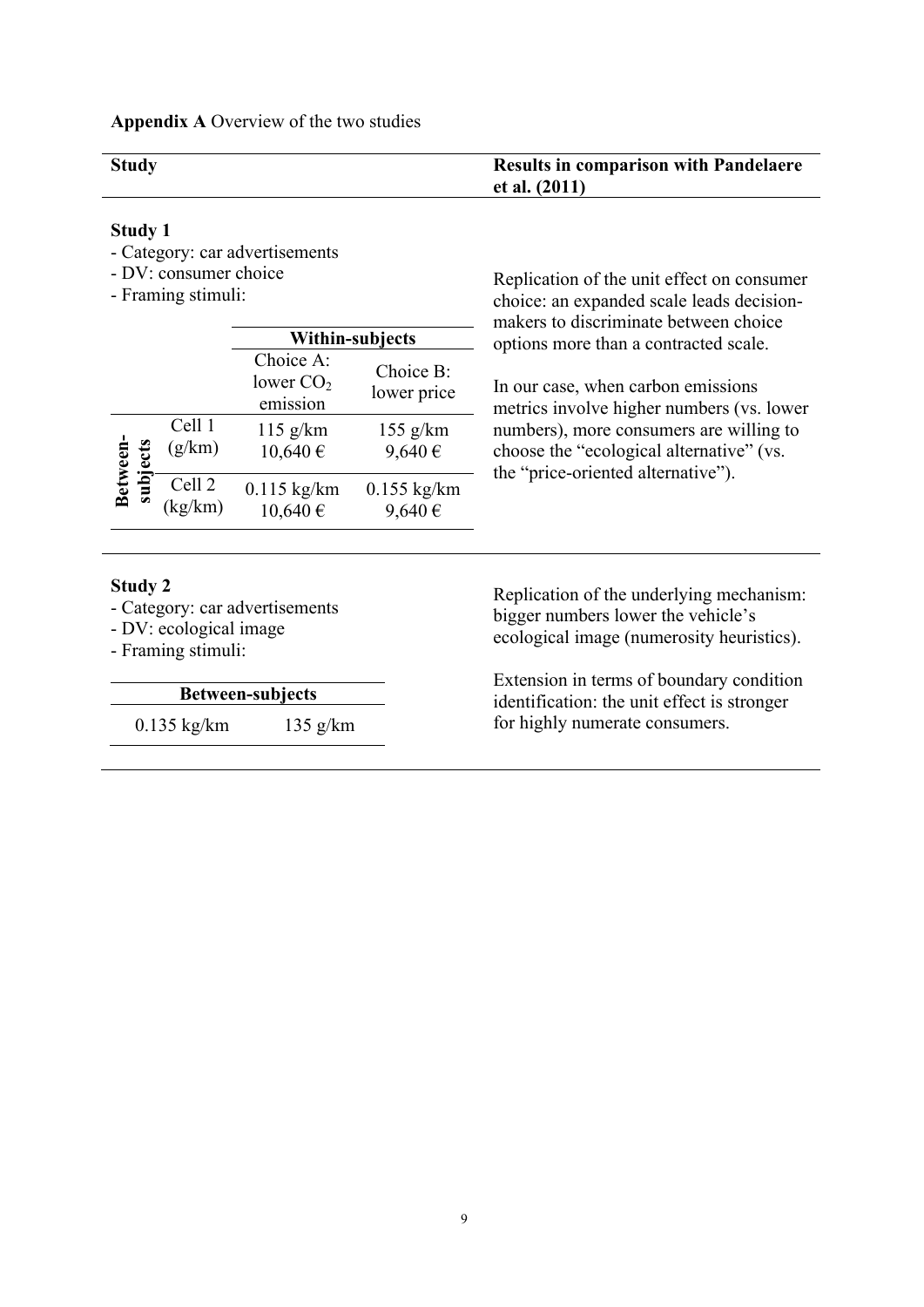

**Fig. 1** Effect of carbon emissions metrics on consumer choice (Study 1)

Note: participants were not shown the "price-oriented" and "ecological" labels, only included here for the convenience of description.